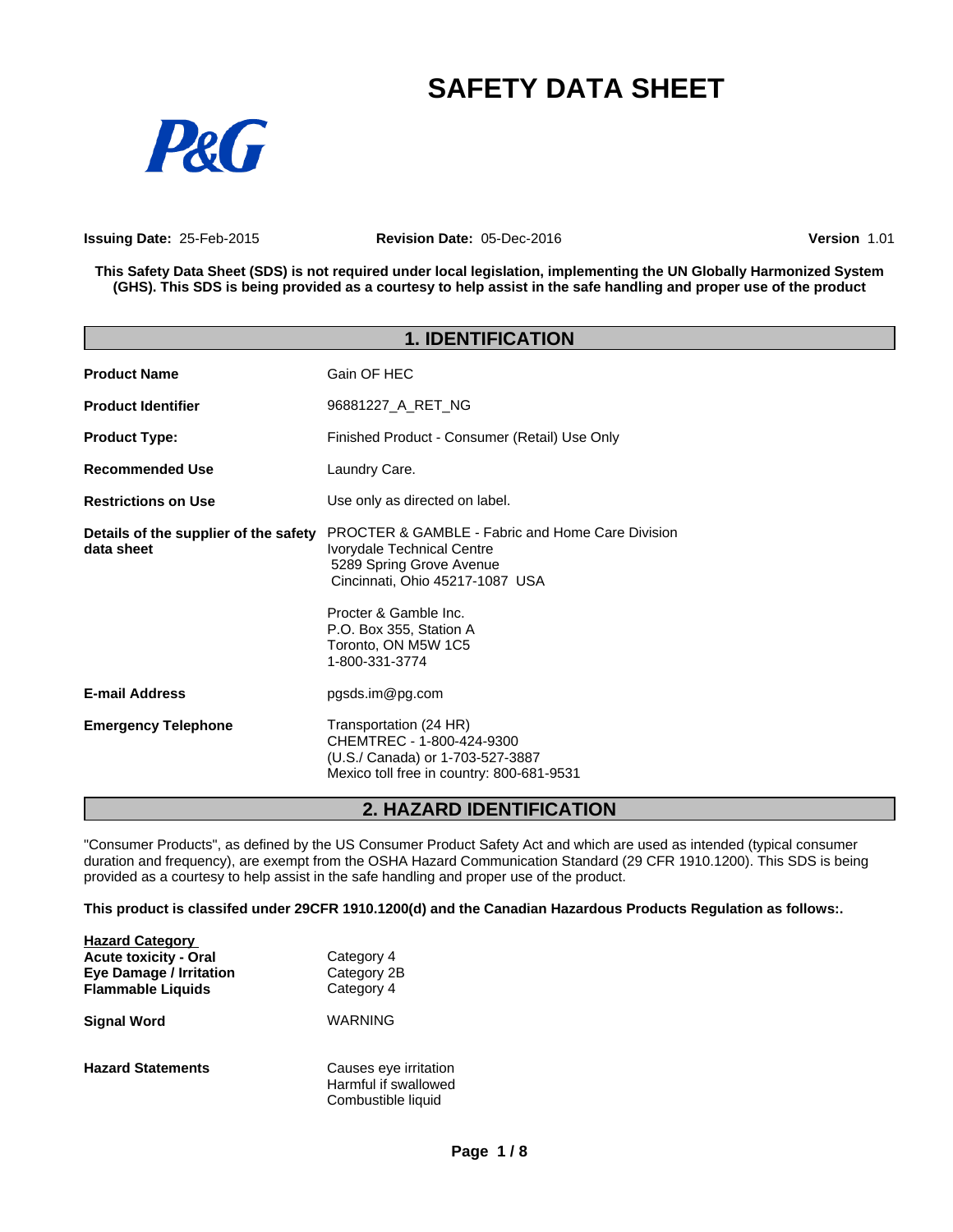### **Hazard pictograms**



| <b>Precautionary Statements</b>   | Wash hands thoroughly after handling                                                                                    |
|-----------------------------------|-------------------------------------------------------------------------------------------------------------------------|
|                                   | Do not eat, drink or smoke when using this product<br>Keep away from heat/sparks/open flames/hot surfaces. - No smoking |
|                                   | Keep container tightly closed                                                                                           |
|                                   |                                                                                                                         |
| <b>Precautionary Statements -</b> | IF IN EYES: Rinse cautiously with water for several minutes. Remove contact lenses, if                                  |
| <b>Response</b>                   | present and easy to do. Continue rinsing                                                                                |
|                                   | If eye irritation persists: Get medical advice/attention                                                                |
|                                   | IF SWALLOWED:                                                                                                           |
|                                   | Rinse with plenty of water                                                                                              |
|                                   | Drink 1 or 2 glasses of water                                                                                           |
|                                   | Call a POISON CENTER or doctor/physician if you feel unwell                                                             |
|                                   | In case of fire: Use water, CO2, dry chemical, or foam for extinction                                                   |

**Precautionary Statements - Storage** Store in a well-ventilated place. Keep cool

**Precautionary Statements - Disposal**None

**Hazards not otherwise classified (HNOC)** None

# **3. COMPOSITION/INFORMATION ON INGREDIENTS**

### **Ingredients are listed according to 29CFR 1910.1200 Appendix D and the Canadian Hazardous Products Regulation**

| <b>Chemical Name</b>                                                                                    | <b>Synonyms</b>                                                                     | <b>Trade Secret</b> | <b>CAS-No</b> | Weight %    |
|---------------------------------------------------------------------------------------------------------|-------------------------------------------------------------------------------------|---------------------|---------------|-------------|
| Poly(oxy-1,2-ethanediyl),<br>alpha-sulfo-omega-hydroxy-,                                                | Poly(oxy-1,2-ethanediyl),<br>alpha-sulfo-omega-hydro                                | <b>No</b>           | 68585-34-2    | $5 - 10$    |
| C10-16-alkyl ethers, sodium salts                                                                       | xy-, C10-16-alkyl ethers,<br>sodium salts                                           |                     |               |             |
| MEA-Dodecylbenzenesulfonate                                                                             | Benzenesulfonic acid.<br>mono-C10-16-alkyl<br>derivs., compds. with<br>ethanolamine | <b>No</b>           | 68910-32-7    | $1 - 5$     |
| Propylene glycol                                                                                        | Propylene Glycol                                                                    | No.                 | $57 - 55 - 6$ | $1 - 5$     |
| Disodium tetraborate pentahydrate                                                                       | Boron sodium oxide<br>(B4Na2O7),<br>pentahydrate                                    | No.                 | 12179-04-3    | $1 - 5$     |
| 2,2'-Oxybisethanol                                                                                      | Ethanol, 2,2'-oxybis-                                                               | No.                 | 111-46-6      | $1 - 5$     |
| Glycine,<br>N,N-bis[2-[bis(carboxymethyl)amino]et N,N-bis[2-[bis(carboxyme]<br>hyll-, sodium salt (1:5) | Glycine,<br>thyl)amino]ethyl]-,<br>sodium salt (1:5)                                | <b>No</b>           | 140-01-2      | $0.1 - 1.0$ |
| Tetramethyl<br>Acetyloctahydronaphthalenes                                                              | Tetramethyl<br>Acetyloctahydronaphthal<br>enes                                      | <b>No</b>           | 54464-57-2    | $0.1 - 1.0$ |

# **4. FIRST AID MEASURES**

**First aid measures for different exposure routes**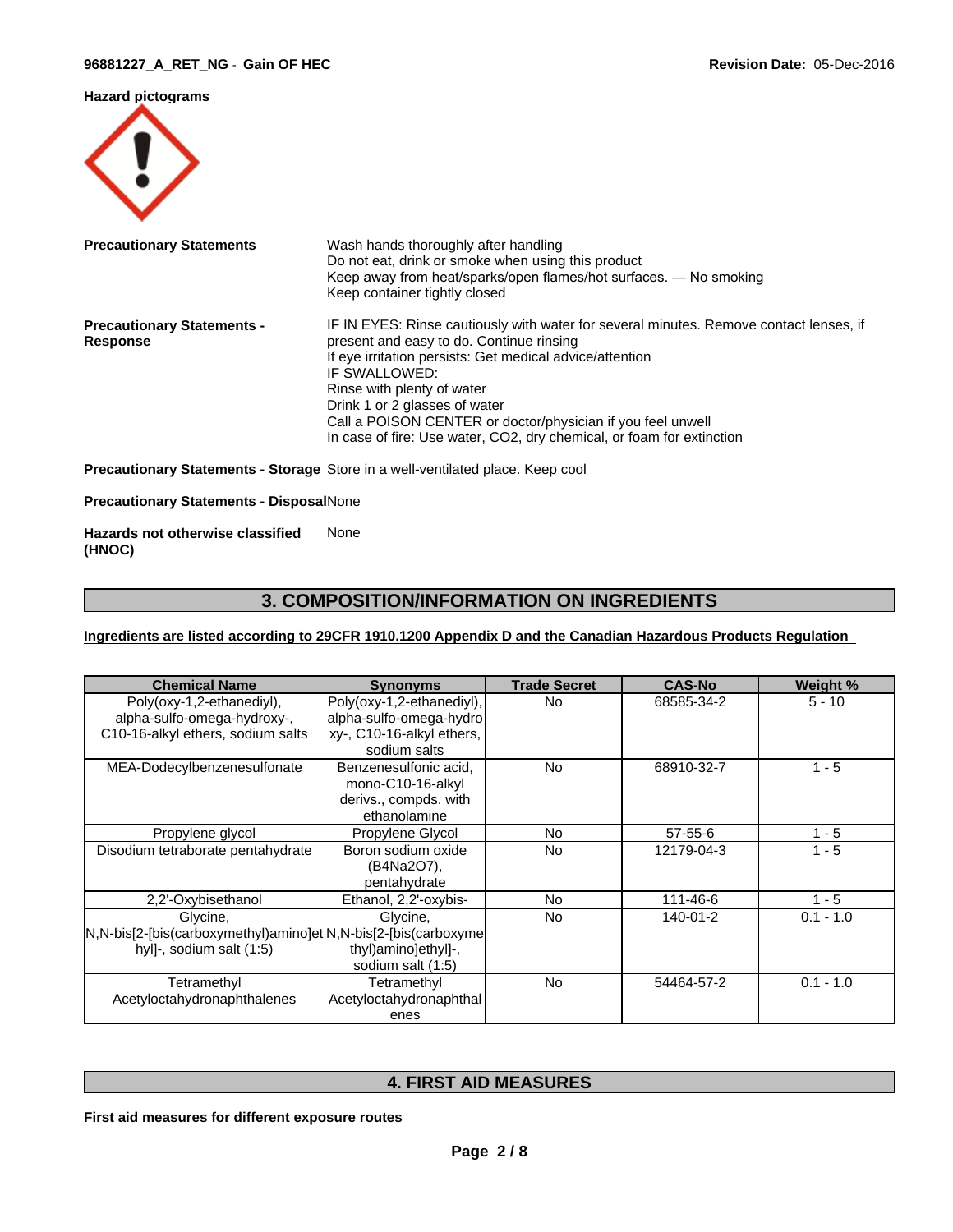#### **96881227\_A\_RET\_NG** - **Gain OF HEC Revision Date:** 05-Dec-2016

| Eye contact                                           | Rinse with plenty of water. Get medical attention immediately if irritation persists.                                       |
|-------------------------------------------------------|-----------------------------------------------------------------------------------------------------------------------------|
| <b>Skin contact</b>                                   | Rinse with plenty of water. Get medical attention if irritation develops and persists.                                      |
| Ingestion                                             | Rinse mouth. Drink 1 or 2 glasses of water. Do NOT induce vomiting. Get medical attention<br>immediately if symptoms occur. |
| <b>Inhalation</b>                                     | Move to fresh air. If symptoms persist, call a physician.                                                                   |
| Most important symptoms/effects,<br>acute and delayed | None under normal use conditions.                                                                                           |
|                                                       |                                                                                                                             |

#### **Indication of immediate medical attention and special treatment needed, if necessary**

| Treat symptomatically. |
|------------------------|
|                        |

# **5. FIRE-FIGHTING MEASURES**

| Suitable extinguishing media                      | In case of fire: Use water, CO2, dry chemical, or foam for extinction.                                                                    |
|---------------------------------------------------|-------------------------------------------------------------------------------------------------------------------------------------------|
| <b>Unsuitable Extinguishing Media</b>             | Do not use a solid water stream as it may scatter and spread fire.                                                                        |
| <b>Special hazard</b>                             | Combustible liquid.                                                                                                                       |
| Special protective equipment for<br>fire-fighters | As in any fire, wear self-contained breathing apparatus pressure-demand, MSHA/NIOSH<br>(approved or equivalent) and full protective gear. |
| Specific hazards arising from the<br>chemical     | None.                                                                                                                                     |

# **6. ACCIDENTAL RELEASE MEASURES**

| Personal precautions, protective equipment and emergency procedures |                                                                                                                                                                                                                                       |  |  |  |
|---------------------------------------------------------------------|---------------------------------------------------------------------------------------------------------------------------------------------------------------------------------------------------------------------------------------|--|--|--|
| <b>Personal precautions</b>                                         | Use personal protective equipment. Do not get in eyes, on skin, or on clothing.                                                                                                                                                       |  |  |  |
| Advice for emergency responders                                     | Use personal protective equipment as required.                                                                                                                                                                                        |  |  |  |
| Methods and materials for containment and cleaning up               |                                                                                                                                                                                                                                       |  |  |  |
| <b>Methods for containment</b>                                      | Absorb with earth, sand or other non-combustible material and transfer to containers for<br>later disposal. Prevent further leakage or spillage if safe to do so.                                                                     |  |  |  |
| Methods for cleaning up                                             | Contain spillage, and then collect with non-combustible absorbent material, (e.g. sand,<br>earth, diatomaceous earth, vermiculite) and place in container for disposal according to<br>local / national regulations (see section 13). |  |  |  |

# **7. HANDLING AND STORAGE**

### **Precautions for safe handling**

**Advice on safe handling** Keep away from open flames, hot surfaces and sources of ignition. Use personal protective equipment as required. Keep container closed when not in use. Never return spills in original containers for re-use. Keep out of the reach of children.

# **Conditions for safe storage, including any incompatibilities**

| <b>Storage Conditions</b> | Store in a cool/low-temperature, well-ventilated, dry place away from heat and ignition |
|---------------------------|-----------------------------------------------------------------------------------------|
|                           | sources.                                                                                |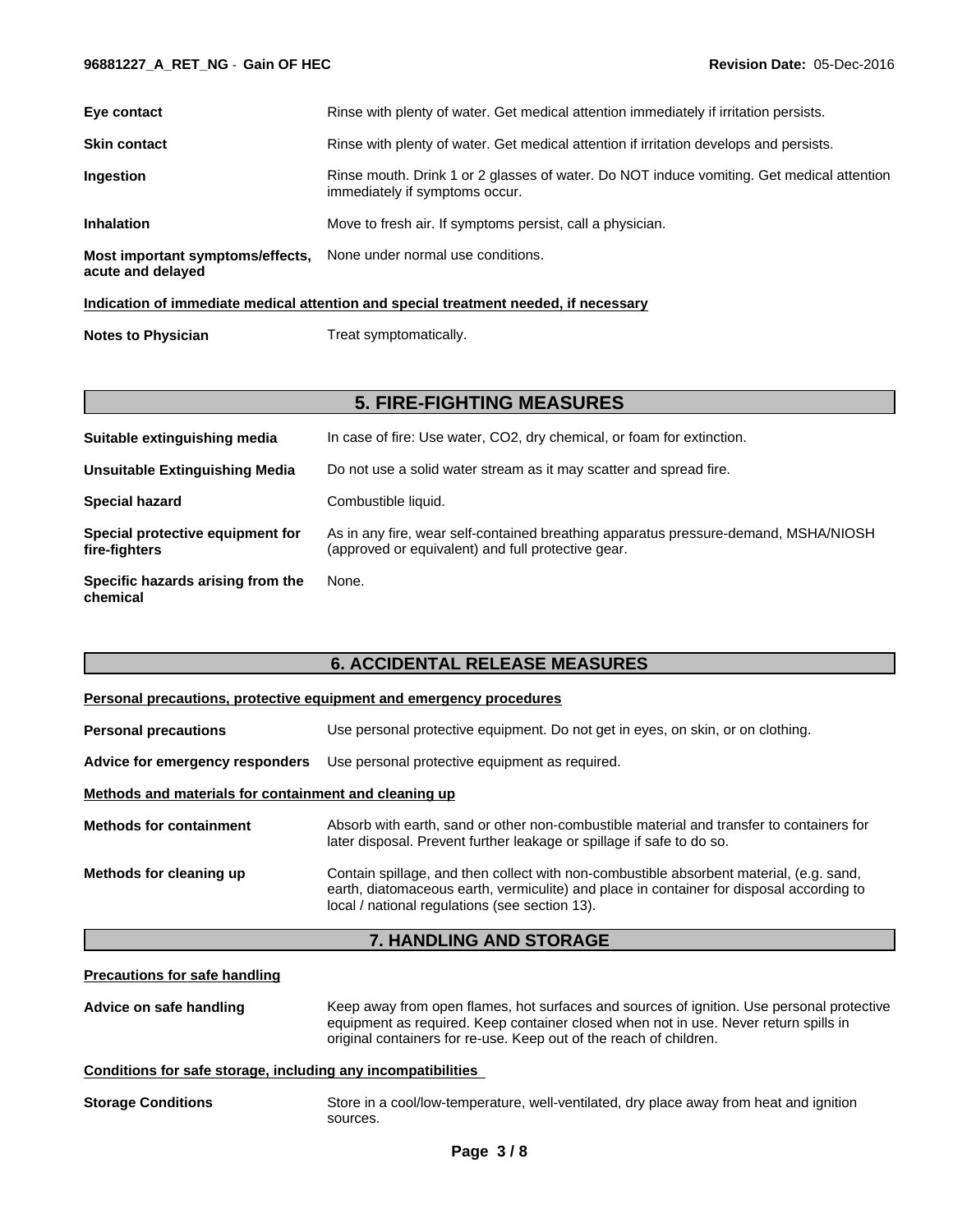**Incompatible products** None known.

# **8. EXPOSURE CONTROLS/PERSONAL PROTECTION**

## **Control parameters**

### **Exposure Guidelines** .

| <b>Chemical Name</b>              | <b>CAS-No</b> | <b>ACGIH TLV</b>                  | <b>OSHA PEL</b>                                                             | <b>Mexico PEL</b>               |
|-----------------------------------|---------------|-----------------------------------|-----------------------------------------------------------------------------|---------------------------------|
| Disodium tetraborate pentahydrate | 12179-04-3    |                                   | STEL: 6 mg/m <sup>3</sup> inhalable I (vacated) TWA: 10 mg/m <sup>3</sup> I | Mexico: TWA 1 mg/m <sup>3</sup> |
|                                   |               | fraction                          |                                                                             |                                 |
|                                   |               | TWA: $2 \text{ ma/m}^3$ inhalable |                                                                             |                                 |
|                                   |               | fraction                          |                                                                             |                                 |

| <b>Chemical Name</b> | <b>CAS-No</b> | <b>Alberta</b> | Quebec         | <b>Ontario TWAEV</b>       | <b>British Columbia</b>   |
|----------------------|---------------|----------------|----------------|----------------------------|---------------------------|
| Propylene glycol     | $57 - 55 - 6$ |                |                | TWA: $10 \text{ mg/m}^3$   |                           |
|                      |               |                |                | TWA: 50 ppm                |                           |
|                      |               |                |                | TWA: 155 mg/m <sup>3</sup> |                           |
| Disodium tetraborate | 12179-04-3    | TWA: 1 $mq/m3$ | TWA: 1 $mq/m3$ | TWA: $2 \text{ mg/m}^3$    | TWA: $2 \text{ mg/m}^3$   |
| pentahydrate         |               | STEL: 3 ppm    |                | STEL: 6 $ma/m3$            | STEL: 6 mg/m <sup>3</sup> |

No relevant exposure guidelines for other ingredients

| <b>Exposure controls</b>             |                                                                                                                                                                                                             |
|--------------------------------------|-------------------------------------------------------------------------------------------------------------------------------------------------------------------------------------------------------------|
| <b>Engineering Measures</b>          | Distribution, Workplace and Household Settings:<br>Ensure adequate ventilation                                                                                                                              |
|                                      | <b>Product Manufacturing Plant (needed at Product-Producing Plant ONLY):</b><br>Where reasonably practicable this should be achieved by the use of local exhaust<br>ventilation and good general extraction |
| <b>Personal Protective Equipment</b> |                                                                                                                                                                                                             |
| <b>Eye Protection</b>                | Distribution, Workplace and Household Settings:<br>No special protective equipment required                                                                                                                 |
|                                      | <b>Product Manufacturing Plant (needed at Product-Producing Plant ONLY):</b><br>Use appropriate eye protection                                                                                              |
| <b>Hand Protection</b>               | Distribution, Workplace and Household Settings:<br>No special protective equipment required                                                                                                                 |
|                                      | <b>Product Manufacturing Plant (needed at Product-Producing Plant ONLY):</b><br>Protective gloves                                                                                                           |
| <b>Skin and Body Protection</b>      | Distribution, Workplace and Household Settings:<br>No special protective equipment required                                                                                                                 |
|                                      | <b>Product Manufacturing Plant (needed at Product-Producing Plant ONLY):</b><br>Wear suitable protective clothing                                                                                           |
| <b>Respiratory Protection</b>        | Distribution, Workplace and Household Settings:<br>No special protective equipment required                                                                                                                 |
|                                      | Product Manufacturing Plant (needed at Product-Producing Plant ONLY):<br>In case of inadequate ventilation wear respiratory protection                                                                      |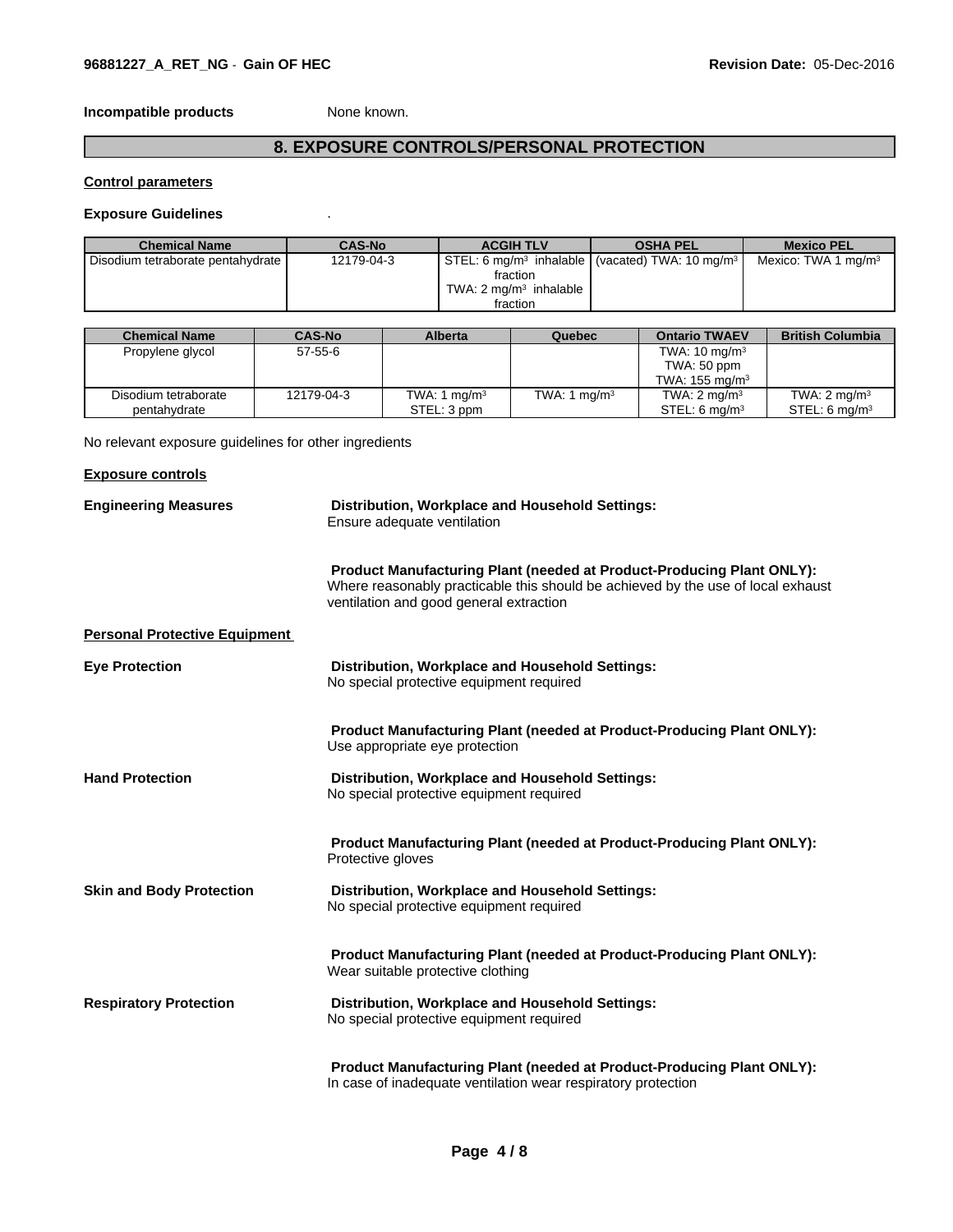### **9. PHYSICAL AND CHEMICAL PROPERTIES**

| Physical State @20°C | Liauid                   |
|----------------------|--------------------------|
| Appearance           | areen                    |
| Odor                 | Floral                   |
| Odor threshold       | No information available |

Property **Note** Natures **Note** Note Note Note Note **pH value**<br> **pH value**<br> **Melting/freezing point**<br> **No information available**<br> **Melting/freezing point**<br> **No information available Melting/freezing point No information available**<br> **Boiling point/boiling range No information available Boiling point/boiling range** No information avail<br> **Flash point** 91 °C / 195.8 °F

**Water solubility** 

**Viscosity of Product** 

**Evaporation rate** No information available **Flammability (solid, gas)** No information available **Flammability Limits in Air Upper flammability limit** No information available<br> **Lower Flammability Limit** No information available **Lower Flammability Limit Vapor pressure** No information available **Vapor density**<br> **Relative density**<br> **Relative density**<br> **Relative density**<br> **Relative Relative density** 1.040<br> **Water solubility** 100%

**Partition coefficient: n-octanol/water**No information available **Autoignition temperature No information available Decomposition temperature** ... No information available **Decomposition temperature** 10 No information available<br>Viscosity of Product 200 - 1100 cps mm2/s

**Closed cup. Does not sustain combustion.** Product is an aqueous solution containing <=24% alcohol and >=50% water.

|  | VOC Content (%) | Products comply with US state and federal regulations for VOC content in consumer<br>products. |
|--|-----------------|------------------------------------------------------------------------------------------------|
|--|-----------------|------------------------------------------------------------------------------------------------|

### **10. STABILITY AND REACTIVITY**

| <b>Reactivity</b>               | None under normal use conditions.                                 |
|---------------------------------|-------------------------------------------------------------------|
| <b>Stability</b>                | Stable under normal conditions.                                   |
| <b>Hazardous polymerization</b> | Hazardous polymerization does not occur.                          |
| <b>Hazardous Reactions</b>      | None under normal processing.                                     |
| <b>Conditions to Avoid</b>      | Keep away from open flames, hot surfaces and sources of ignition. |
| <b>Materials to avoid</b>       | None in particular.                                               |

**Hazardous Decomposition Products** None under normal use conditions.

# **11. TOXICOLOGICAL INFORMATION**

#### **Product Information Information on likely routes of exposure**

| <b>Inhalation</b>   | No known effect.             |
|---------------------|------------------------------|
| <b>Skin contact</b> | No known effect.             |
| <b>Ingestion</b>    | May be harmful if swallowed. |
| Eye contact         | Irritating to eyes.          |

#### **Delayed and immediate effects as well as chronic effects from short and long-term exposure**

| <b>Acute toxicity</b>             | May be harmful if swallowed. |
|-----------------------------------|------------------------------|
| <b>Skin corrosion/irritation</b>  | No known effect.             |
| Serious eye damage/eye irritation | Irritating to eyes.          |
| <b>Skin sensitization</b>         | No known effect.             |
| <b>Respiratory sensitization</b>  | No known effect.             |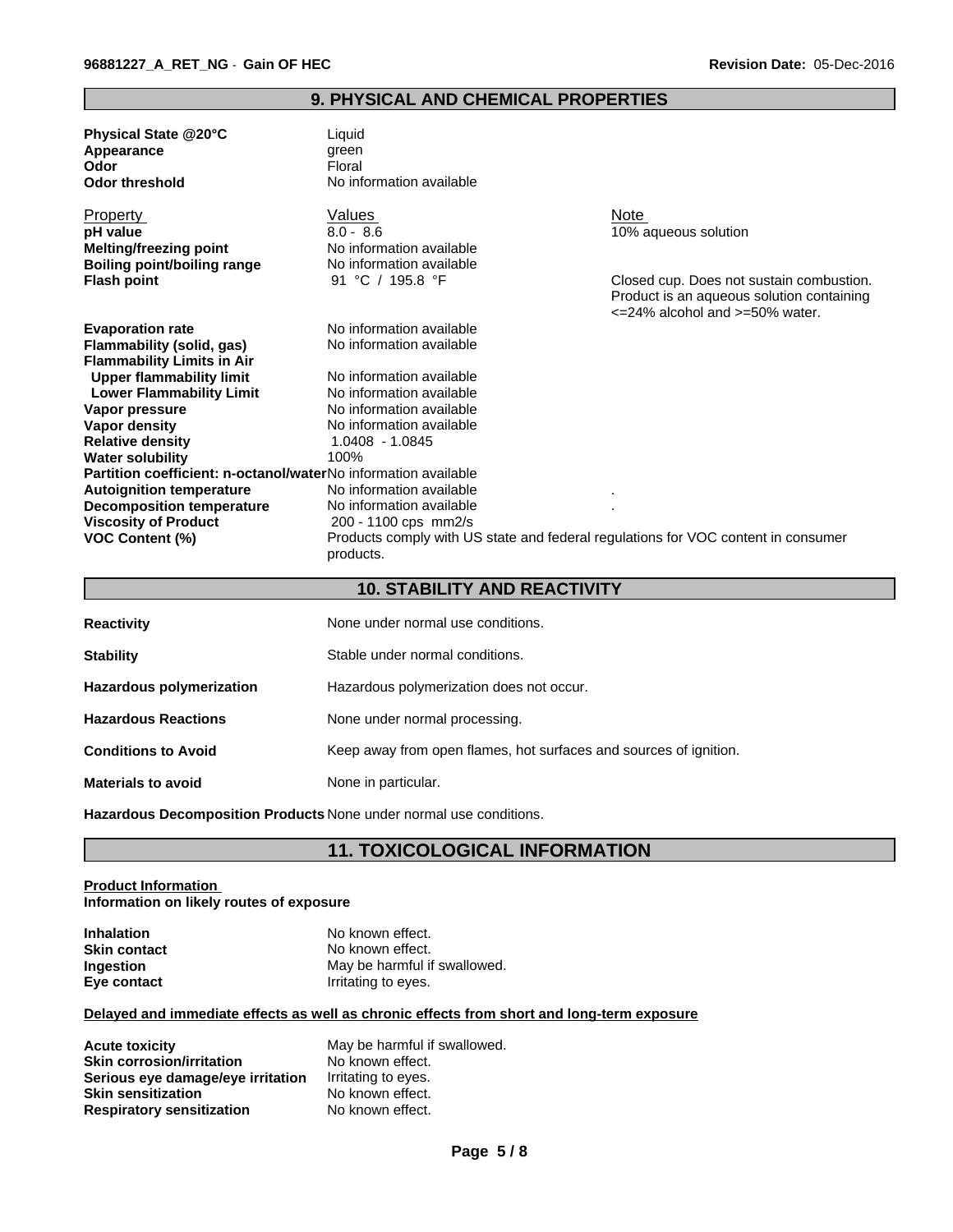#### **96881227\_A\_RET\_NG** - **Gain OF HEC Revision Date:** 05-Dec-2016

| Germ cell mutagenicity          | No known effect. |
|---------------------------------|------------------|
| <b>Neurological Effects</b>     | No known effect. |
| <b>Reproductive toxicity</b>    | No known effect. |
| <b>Developmental toxicity</b>   | No known effect. |
| <b>Teratogenicity</b>           | No known effect. |
| <b>STOT - single exposure</b>   | No known effect. |
| <b>STOT - repeated exposure</b> | No known effect. |
| <b>Target Organ Effects</b>     | No known effect. |
| <b>Aspiration hazard</b>        | No known effect. |
| Carcinogenicity                 | No known effect. |

# **Component Information**

| <b>Chemical Name</b>                | <b>CAS-No</b> | Oral LD50               | Dermal LD50             | <b>Inhalation LC50</b> |
|-------------------------------------|---------------|-------------------------|-------------------------|------------------------|
| Poly(oxy-1,2-ethanediyl),           | 68585-34-2    | >2001 mg/kg             |                         |                        |
| alpha-sulfo-omega-hydroxy-,         |               |                         |                         |                        |
| C10-16-alkyl ethers, sodium salts   |               |                         |                         |                        |
| Glvcine.                            | 140-01-2      | $>$ 5000 mg/kg bw (OECD | $>$ 2000 mg/kg bw (OECD |                        |
| N,N-bis[2-[bis(carboxymethyl)amino] |               | 401)                    | 402)                    |                        |
| ethyl]-, sodium salt (1:5)          |               |                         |                         |                        |

# **12. ECOLOGICAL INFORMATION**

#### **Ecotoxicity**

The product is not expected to be hazardous to the environment.

| <b>Persistence and degradability</b> | No information available. |
|--------------------------------------|---------------------------|
| <b>Bioaccumulative potential</b>     | No information available. |
| Mobility                             | No information available. |
| Other adverse effects                | No information available. |
|                                      |                           |

# **13. DISPOSAL CONSIDERATIONS**

#### **Waste treatment**

| Waste from Residues / Unused<br><b>Products</b>                 | Disposal should be in accordance with applicable regional, national and local laws and<br>regulations. |
|-----------------------------------------------------------------|--------------------------------------------------------------------------------------------------------|
| Contaminated packaging                                          | Disposal should be in accordance with applicable regional, national and local laws and<br>regulations. |
| California Hazardous Waste Codes 331<br>(non-household setting) |                                                                                                        |

# **14. TRANSPORT INFORMATION**

| <u>DOT</u>  | Not regulated |
|-------------|---------------|
| <b>IMDG</b> | Not regulated |
| IATA        | Not regulated |

# **15. REGULATORY INFORMATION**

### **U.S. Federal Regulations**

**SARA 313**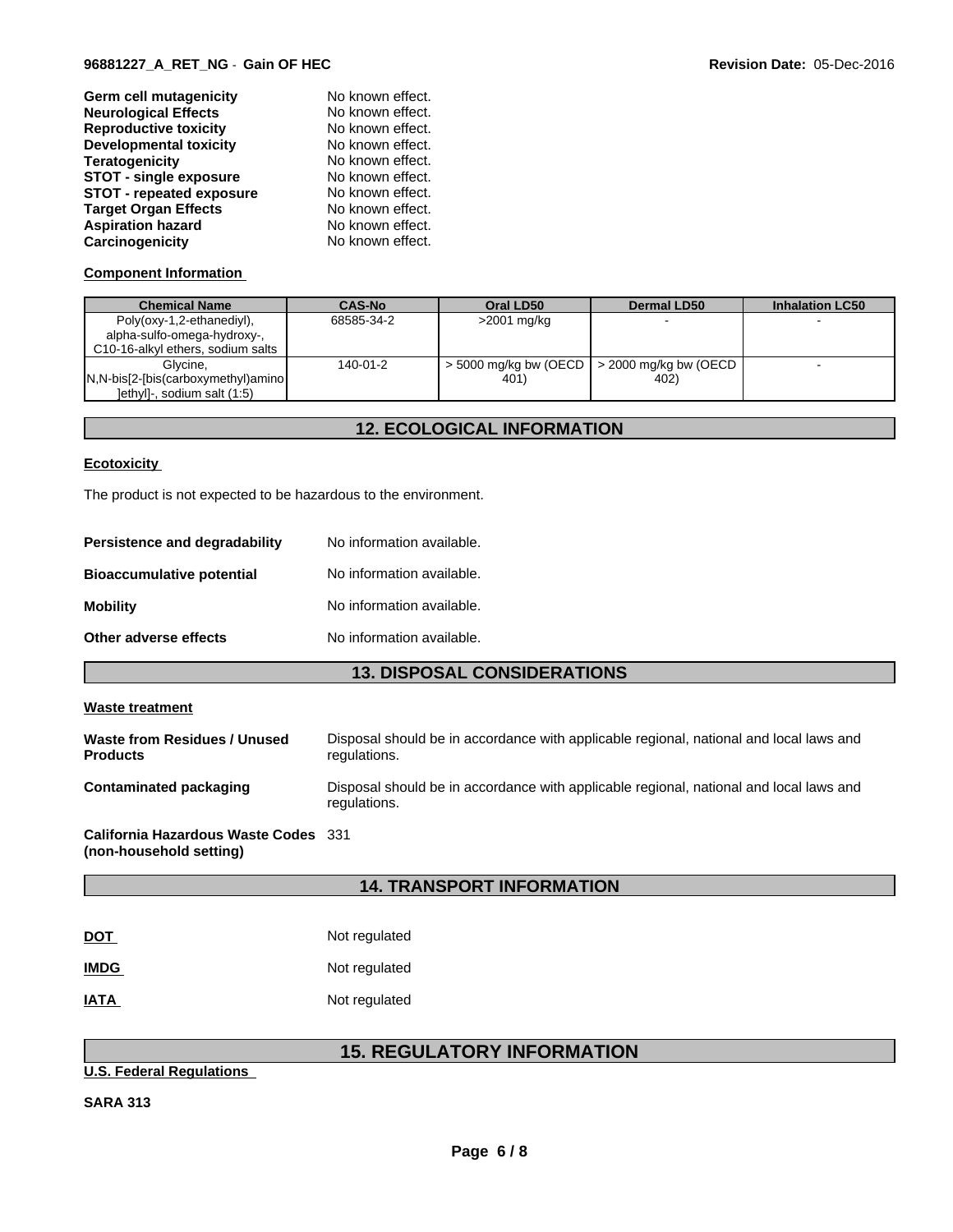### **96881227\_A\_RET\_NG** - **Gain OF HEC Revision Date:** 05-Dec-2016

Section 313 of Title III of the Superfund Amendments and Reauthorization Act of 1986 (SARA). This product does not contain any chemicals which are subject to the reporting requirements of the Act and Title 40 of the Code of Federal Regulations, Part 372

### **CERCLA**

This material, as supplied, contains one or more substances regulated as a hazardous substance under the Comprehensive Environmental Response Compensation and Liability Act (CERCLA) (40 CFR 302):.

| <b>Chemical Name</b> | <b>CAS-No</b> | <b>Hazardous</b><br><b>Substances RQs</b> | l Extremelv Hazardous I<br><b>Substances RQs</b> | <b>CERCLA/SARA 302</b><br>TPQ |
|----------------------|---------------|-------------------------------------------|--------------------------------------------------|-------------------------------|
| Sodium hydroxide     | 1310-73-2     | 1000 lb                                   |                                                  |                               |
| Formic acid          | 64-18-6       | 5000 lb                                   |                                                  |                               |

#### **Clean Air Act,Section 112 Hazardous Air Pollutants (HAPs) (see 40 CFR 61)**

This product does not contain any substances regulated as hazardous air pollutants (HAPS) under Section 112 of the Clean Air Act Amendments of 1990.

#### **Clean Water Act**

.

This product contains the following substances which are regulated pollutants pursuant to the Clean Water Act (40 CFR 122.21 and 40 CFR 122.42):.

| <b>Chemical Name</b> | <b>CAS-No</b> | <b>CWA - Reportable</b><br>Quantities | <b>CWA - Toxic</b><br><b>Pollutants</b> | <b>CWA - Priority</b><br><b>Pollutants</b> | <b>CWA - Hazardous</b><br><b>Substances</b> |
|----------------------|---------------|---------------------------------------|-----------------------------------------|--------------------------------------------|---------------------------------------------|
| Sodium hydroxide     | 1310-73-2     | 1000 lb                               |                                         |                                            |                                             |
| Formic acid          | 64-18-6       | 5000 lb                               |                                         |                                            |                                             |

#### **California Proposition 65**

This product is not subject to warning labeling under California Proposition 65.

#### **U.S. State Regulations (RTK)**

| $\blacksquare$ . nominally<br><b>Name</b> |                        | NAV<br><i>Lareaw</i> |
|-------------------------------------------|------------------------|----------------------|
| alvcol<br><br>ovler<br>I OL               | --<br>$- -$<br>הר<br>ື |                      |

| Chemical                                         | -No            | <b>Massa</b>      |
|--------------------------------------------------|----------------|-------------------|
| <b>Name</b>                                      | $\cdots$       | <b>sachusetts</b> |
| $\sim$<br>i tetraborate pentahydrate<br>Disodium | 70<br>м.<br>ъ. |                   |

| <b>Chemical Name</b> | <b>CAS-No</b> | <b>Pennsylvania</b> |
|----------------------|---------------|---------------------|
| Propylene glycol     | $57-55-6$     |                     |
| 2.2'-Oxybisethanol   | 111-46-6      |                     |
| Ethanol              | 64-17-5       |                     |
| 2-Aminoethanol       | 141-43-5      |                     |
| Sodium hydroxide     | 1310-73-2     |                     |

#### **International Inventories**

#### **United States**

All intentionally-added components of this product(s) are listed on the US TSCA Inventory.

#### **Canada**

This product is in compliance with CEPA for import by P&G.

#### **Legend**

United States Toxic Substances Control Act Section 8(b) Inventory (TSCA)

 **CEPA** - Canadian Environmental Protection Act

# **16. OTHER INFORMATION**